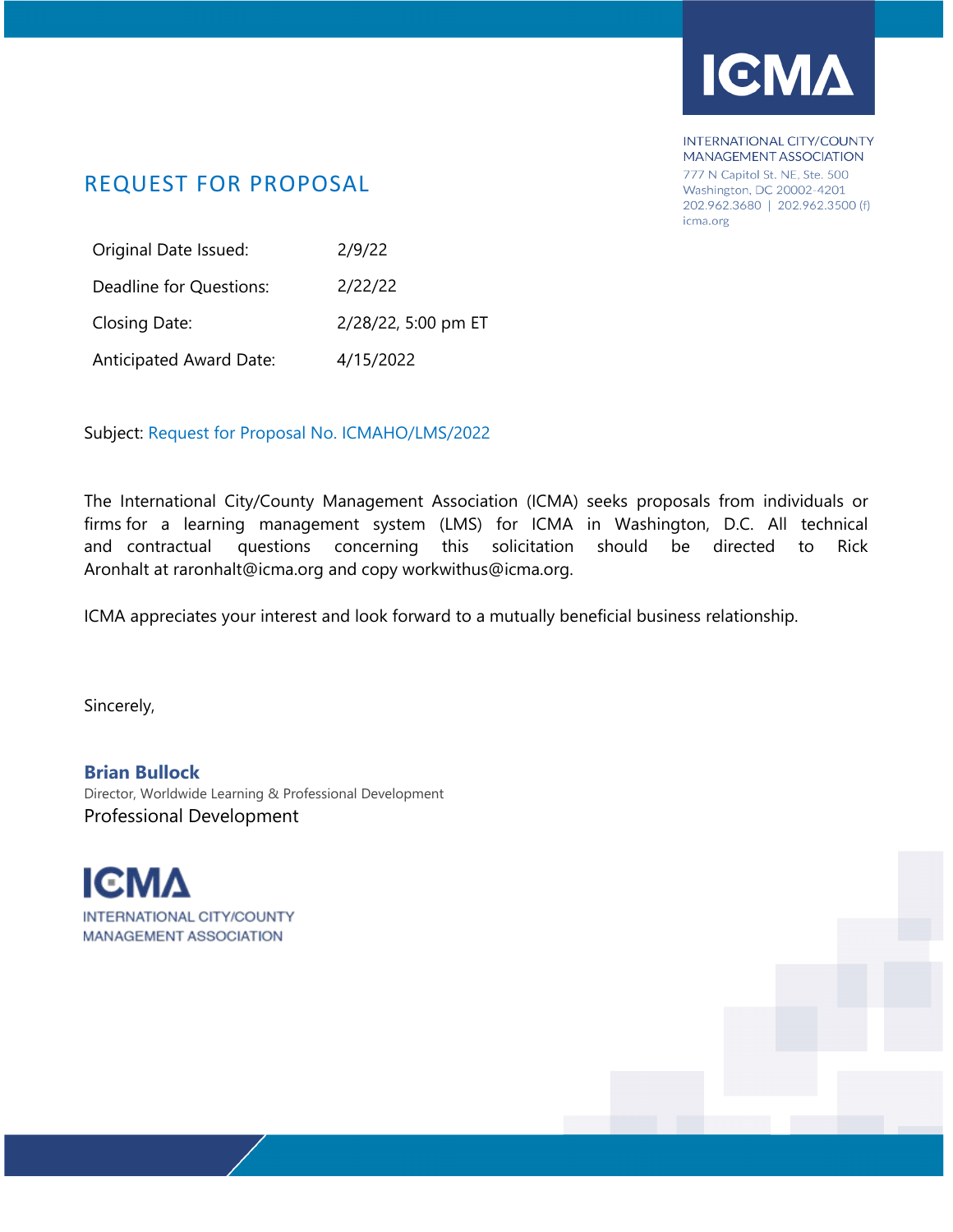## **PURPOSE**

This Proposal is for ICMA to obtain a Learning Management System based on price, functionality, experience, and service.

We are requesting vendors to demonstrate their service and product offerings to address our requirements and to understand the capability and strengths of your organization.

## ABOUT ICMA

ICMA advances professional local government worldwide. Our mission is to advance professional local government through leadership, management, innovation, and ethics. ICMA provides member support, data and information, peer and results-oriented technical assistance, and training and professional development to more than 12,000 ICMA members, city, town, and county experts and other individuals and organizations throughout the world. The management decisions made by ICMA's members affect millions of individuals living in thousands of communities, from small villages and towns to large metropolitan areas. For more information regarding ICMA's programs and services, please go to [www.icma.org.](http://www.icma.org/)

ICMA's Dun and Bradstreet number is 072631831

## SCOPE OF WORK

### I. BACKGROUND

ICMA is working toward expanding the learning experience it provides to its members, nonmembers, staff, partners, and affiliates. To that end, a dynamic learning management system is needed to house and facilitate a range of impactful learning experiences, as well as drive revenue for the organization.

### II. SCOPE OF SERVICES/TASKS

In support of the analysis, the vendor should be able to furnish the LMS on a wide range of relevant learning experiences including in-person instructor led enrollment management, synchronous virtual environments, and asynchronous learning experiences. Specifically, the selected vendor should be able to provide the following solutions:

- Outward, client-facing "shopping cart" functionality with ability to bundle ancillary items and recommend purchases
- Functionality to request invoices during checkout
- Client ability to pull receipts for purchases
- Complete intuitiveness and user-friendly functionality
- Internal employee-facing capability
- Dynamic in-system authoring and instructional design capability
- Integration with association management system



Page **2** of **7**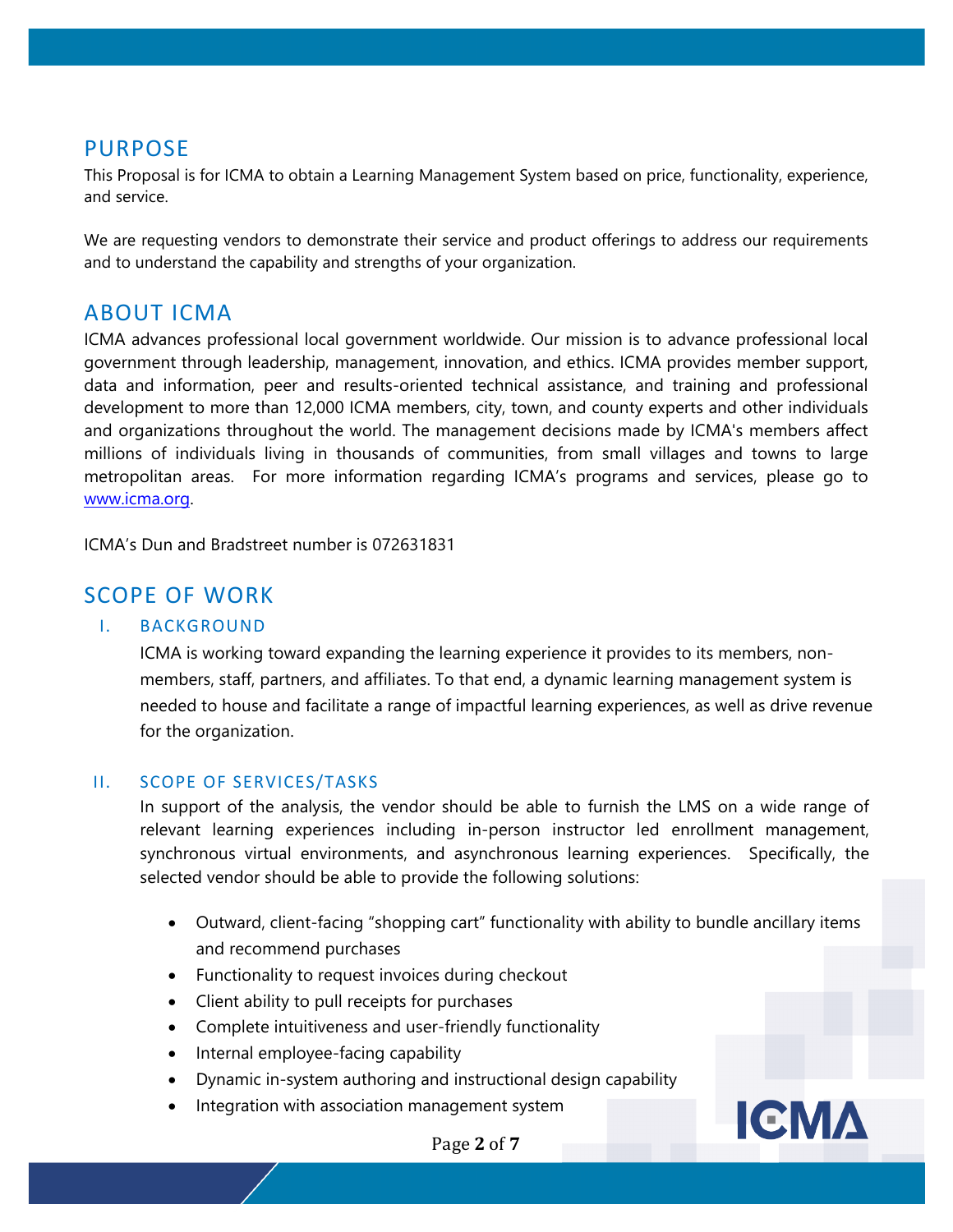- Comprehensive data collection, learning experience evaluation, and reporting
- Ability to distinguish member vs. non-member pricing
- Option for group registration and third-party purchasing (e.g., and assistant making a purchase for their boss)
- Single sign on capability
- Engagement of a global audience
- Mobile learning
- Creation of customizable and personalized learning paths
- Synchronous virtual learning and livestreaming
- Asynchronous instructor-lead learning experiences
- Engaging video experience and microlearning capability
- Learner transcripts
- Course search and look-up functionality
- Discount and package creation
- For ICMA Staff learning, auto-notification to HR for completed courses
- Integration with Zoom and/or Microsoft Teams
- Post go-live implementation support for 30 days

See attachment for vendor response details.

#### III. DELIVERABLES

- Dynamic Learning Management System
- Implementation and configuration
- Integration with current systems
- Training and training-related artifacts (documentation, recordings of training, etc.)

### SUBMISSION REQUIREMENTS

### **Section 1. Technical capabilities and company profile (if a firm):**

- **-** Describe your technical capabilities.
- **-** If a firm, describe your business and the year established in the current business for the services requested in this RFP.
- **-** If a firm, describe your firm's current legal and financial situation, including: any bankruptcies filed, and any material claims, judgments, arbitrations investigations or lawsuits pending.
- **-** Provide CV's or resumes of key personnel in a leading paragraph, please indicate how much time each person(s) will devote to this contract and what other projects this person (s) undertake at the same time. CV's or resumes will not count toward the page limit.

### **Section 2. References:**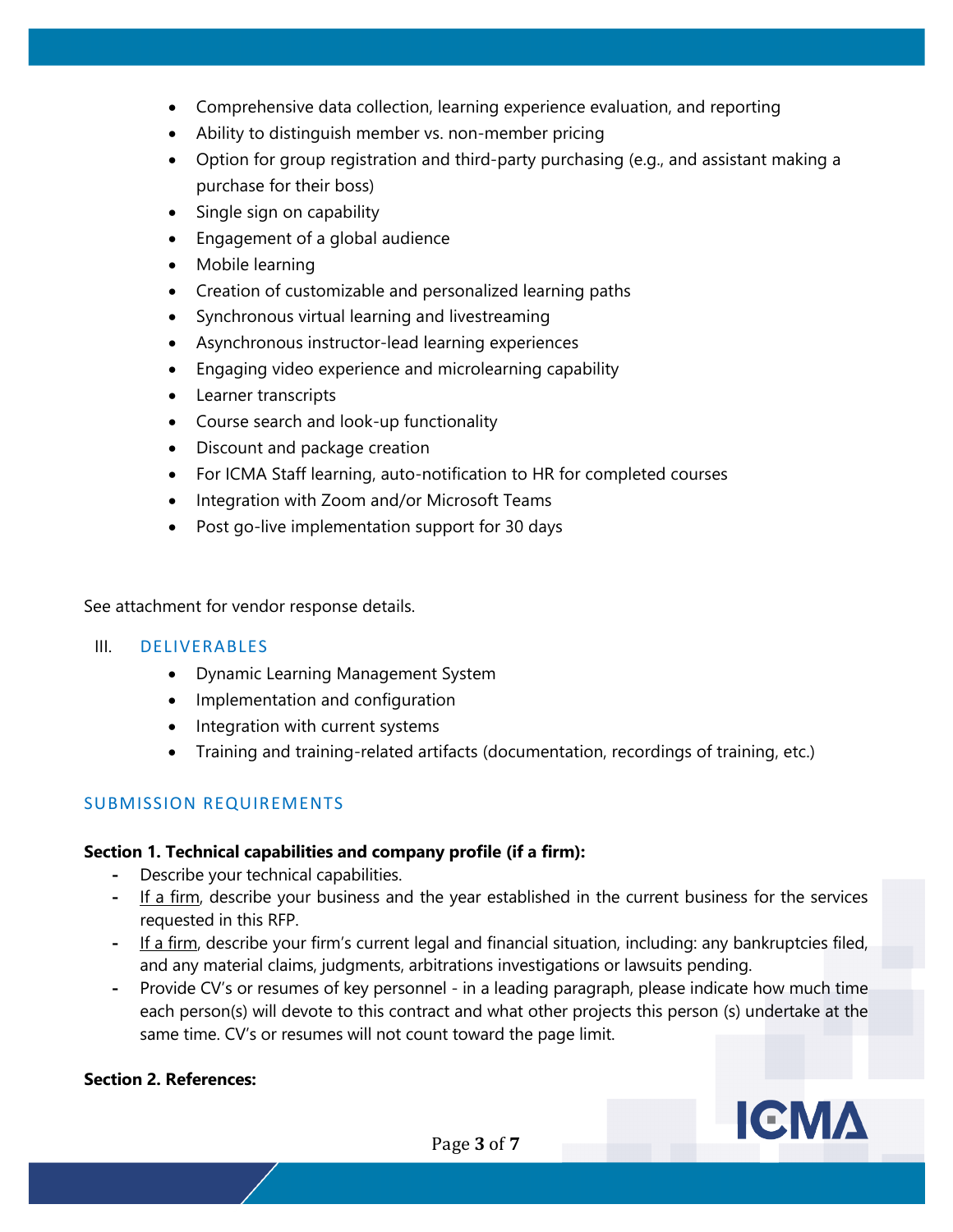- **-** Provide at least three (3) professional references to include: contact name, phone number, e-mail address, and website address.
- **-** References will be contacted as part of the evaluation process.

#### **Section 3. Approach and Similar Experience:**

- **-** Describe your approach to implementing ICMA's scope and how you will be working with ICMA
- **-** Describe experience providing similar services to other organizations

#### **Section 4. Pricing:**

- **-** Describe your proposed fee arrangement (e.g. a transaction level, fixed-fee, level of effort rate subject to a maximum not to exceed fee, etc.)
- **-** Please be advised that ICMA is cost-conscious about procuring outside services.

### TYPE OF CONTRACT TO BE AWARDED

TBD

### CONTRACT TERM AND DELIVERY DATES

ICMA expects this scope of work to be completed 6/1/2022. Final delivery dates will be negotiated upon award.

#### EVALUATION AND AWARD PROCESS

Offers will be evaluated based upon:

- 1. ability to match the qualifications set forth in this solicitation
	- a. section 1 (20%)
	- b. section 2 (20%)
	- c. section 3 (35%)
- 2. section 4 price (25%)

ICMA reserves the right to award under this solicitation without further negotiations. The respondents are encouraged to offer their best terms and prices with the original submission.

### INSTRUCTIONS TO THE RESPONDENTS

To be considered, proposals must be complete and in the format indicated in this RFP, delivered by the date and time indicated in this RFP. Proposals shall include:

- 1. Transmission letter
- 2. Proposal up to 20 pages (CVs, resumes and required forms do not count towards page limit)
- 3. Completed and signed required forms
	- New Vendor Form
	- W-9
- 4. Each vendor is to designate a primary contact and note that contact's information in a cover letter that shall include at least your company name, the date of bidding, the contact's name, address, phone number and the email address.



Page **4** of **7**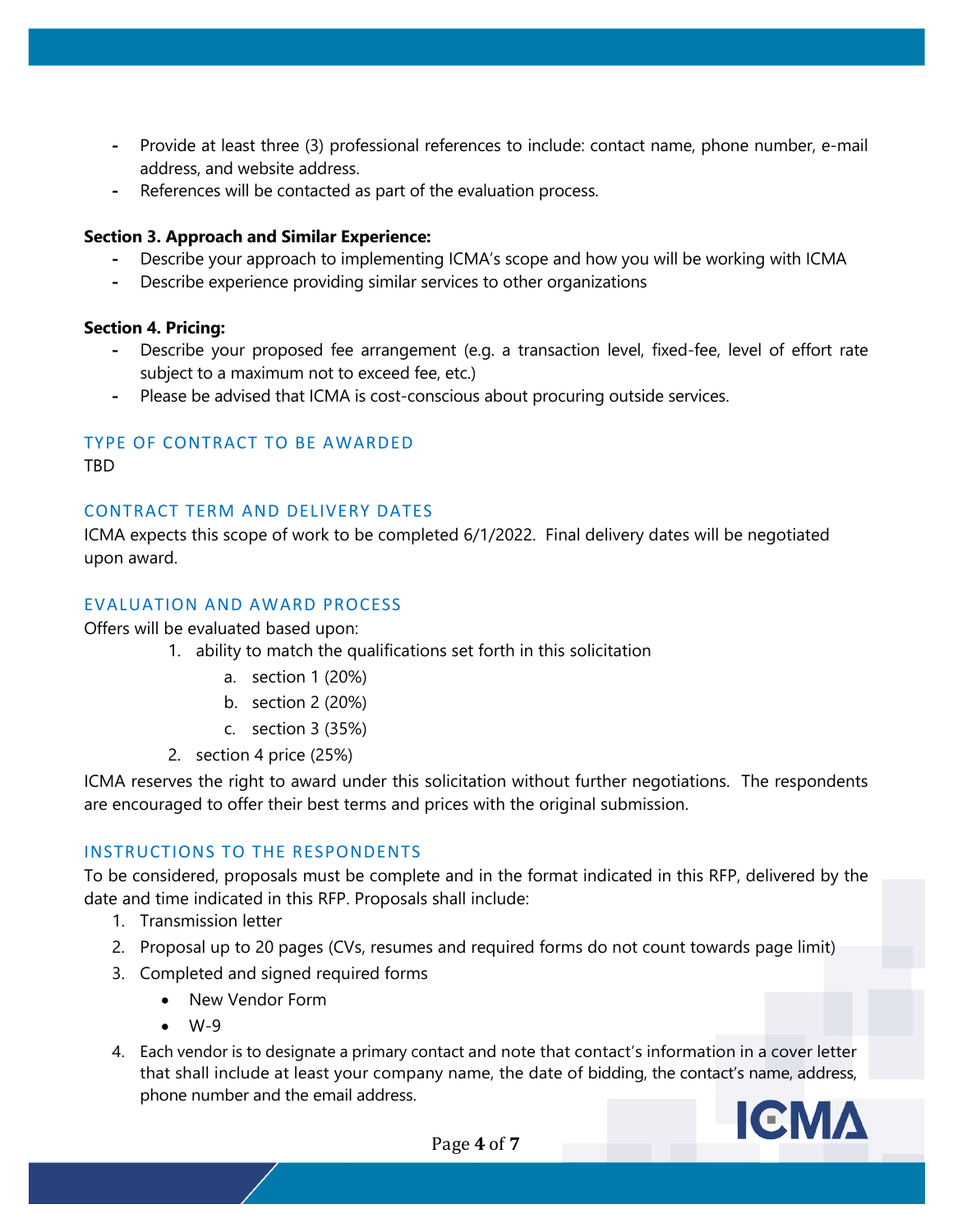- 5. Clearly identify any requirements of this Request for Proposal and Quote that cannot be satisfied as requested and provide alternative solutions or how you plan to address these requirements.
- 6. All costs associated with preparing vendor's responses are solely the responsibility of the vendor.
- 7. If any work or services to be performed requires sub-contractors or other third parties, clearly state this fact and identify such sub-contractors or third parties and the work or services they will perform.
- 8. This Request for Proposal in no way implies a commitment on ICMA's part to conduct business with responding vendors.
- 9. ICMA reserves the right to accept or reject any or all replies in whole or in part at our sole discretion.
- 10. This solicitation shall not create a contractual relationship between you and ICMA. However, the RFP response shall be considered as a contractual obligation and will be incorporated, in whole or in part, into the contract.
- 11. The vendor shall operate as, and for all purposes be considered, an independent contractor and not an agent of ICMA. The vendor shall have no authority to bind or otherwise obligate ICMA except as expressly agreed by ICMA.

Packages must be submitted electronically to raronhalt@icma.org (cc: [workwithus@icma.org\)](mailto:workwithus@icma.org?subject=ICMA%20LMS%20RFP) with a subject line noting the RFP title and number found on page one of this solicitation. No phone calls please.

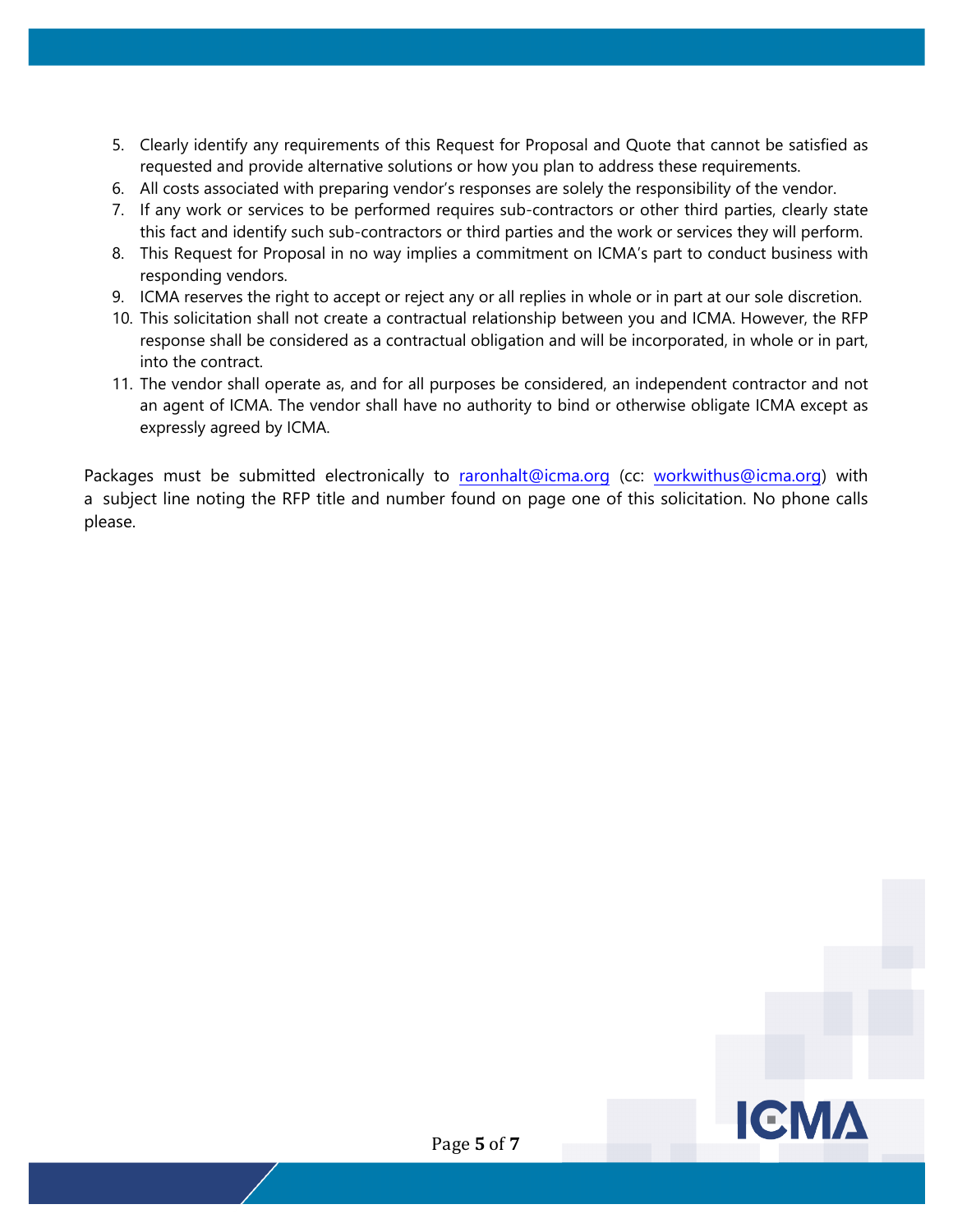#### RFP TERMS AND CONDITIONS

**Communication** - No communication intended to influence this procurement is permitted except by contacting the contacts designated in the RFP. Contacting anyone other than the designated contacts (either directly by the Respondent or indirectly through a lobbyist or other person acting on the respondent's behalf) in an attempt to influence this procurement: (1) may result in a Respondent being deemed a non-responsive Respondent, and (2) may result in the Respondent not being awarded a contract.

**Proposal Submission** - Late proposals and proposals lacking the appropriate completed forms will be returned. Faxed proposals will not be accepted. Proposals will not be accepted at any other ICMA location other than the email address above. If changes are made to this solicitation, notifications will be sent to the primary contact provided to ICMA from each Respondent. ICMA takes no responsibility for effective delivery of the electronic document. The vendor offer will be rejected, if the vendor modifies or alters the electronic solicitation documents.

**Contract Award** - ICMA anticipates making one award under this solicitation. It may award a contract based on initial applications without discussion, or following limited discussion or negotiations. Each offer should be submitted using the most favorable cost and technical terms. ICMA may request additional data or material to support applications. ICMA expects to notify Respondents in approximately one month from the proposal due date whether your proposal has been selected to receive an award.

**Data errors** - ICMA bears no responsibility for data errors resulting from transmission or conversion processes.

**Limitation** - This solicitation does not commit ICMA to award a contract, pay any costs incurred in preparing a proposal, or to procure or contract for services or supplies. ICMA reserves the right to accept or reject any or all proposals received, to negotiate with all qualified sources, or to cancel in part or in its

entirety the solicitation when it is in ICMA's best interest.

**Disclosure Requirement** - The Respondent shall disclose any indictment for any alleged felony, or any conviction for a felony within the past five years, under the laws of the United States or any state or territory of the United States, and shall describe circumstances for each.

When a Respondent is an association, partnership, corporation, or other organization, this disclosure requirement includes the organization and its officers, partners, and directors or members of any similarly governing body. If an indictment or conviction should come to the attention of ICMA after the award of a contract, ICMA may exercise its stop-work right pending further investigation, or terminate the agreement.

**No Gifts** - It is ICMA's Policy that no gifts of any kind and of any value be exchanged between respondents and ICMA personnel. Discovery of the same will be grounds for disqualification of the Respondent from participation in any ICMA's procurements and may result in disciplinary actions against ICMA personnel involved in such discovered transactions.

**Equal Opportunity** - In connection with the procurement of the specified services, the firm warrants that it shall not discriminate because of race, color, religion, sex, national origin, political affiliation, non-disabling physical and mental disability, political status, matriculation, sexual orientation, gender identity or expression, genetic information, status as a veteran, physical handicap, age, marital status or any other characteristic protected by law.

**Small and Disadvantaged Businesses** - ICMA shall use good faith efforts to provide contracting and procurement opportunities for SBD's. SDB categories include minority business enterprises (MBE), womanowned business enterprises (WBE), small veteran and disabled veteran owned businesses, Historically Black Colleges and Universities (HBCUs), predominantly